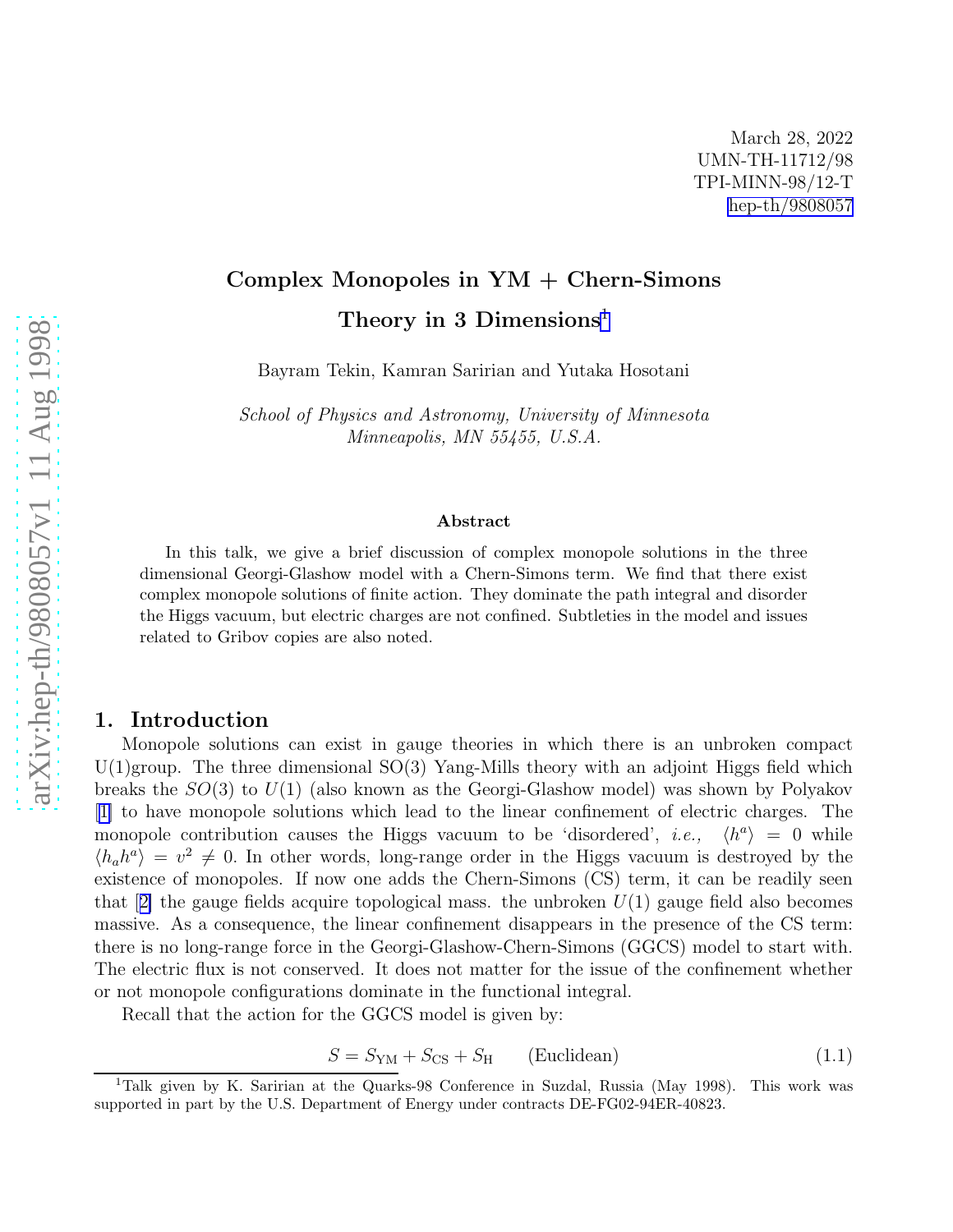where

$$
S_{\text{YM}} = -\frac{1}{2g^2} \int d^3x \,\text{tr}\, F^2
$$
  
\n
$$
S_{\text{CS}} = -\frac{i\kappa}{g^2} \int d^3x \epsilon^{\mu\nu\lambda} \,\text{tr}(A_\mu \partial_\nu A_\lambda + \frac{2}{3} A_\mu A_\nu A_\lambda)
$$
  
\n
$$
S_{\text{H}} = \frac{1}{g^2} \int d^3x \left[\frac{1}{2} (D_\mu h^a)^2 + \frac{\lambda}{4} \left(h_a h^a - v^2\right)^2\right]
$$

Notice that  $S_{\rm SC}$  is pure imaginary, *i.e.*, the action is complex. Therefore it is natural to seek complex solutions that extremize the complex action. In the following, we shall explore the complex monopole solutions and address the following issues:

• Are there finite action complex monopole solutions?

• See the connection with gauge (Gribov) copies (i.e., do they cancel or wipe out the effect of monopoles, as in the real monopole case?

• What happens to the long-range order in Higgs vacuum?

We shall address these questions within a saddle point approximation. Few details are presented below, but they could be found in ref. [\[8](#page-9-0)]. However, before discussing the complex monopoles, it is worthwhile to recall a few facts of life about the model and the scenario of the real monopole solutions in this model. Many authors have shown that there is no real monopole-type field configuration of a finite action which solves the equations of motion  $[3]-[6]$  $[3]-[6]$ . This fact has been interpreted as indicating the irrelevance of (real) monopole configurations in the model.

THE MODEL

Thestandard monopole ansatz  $[7]$  $[7]$  for the action given by eq.  $(1)$  is given by:

$$
h^{a}(\vec{x}) = \hat{x}^{a}h(r)
$$
  
\n
$$
A_{a\mu}(\vec{x}) = \frac{1}{r} \left[ \epsilon_{a\mu\nu} \hat{x}_{\nu} (1 - \phi_{1}) + (\delta_{a\mu} - \hat{x}_{a} \hat{x}_{\mu}) \phi_{2} + r A \hat{x}_{a} \hat{x}_{\mu} \right]
$$
\n(1.2)

with boundary conditions:

 $h = 0$  ,  $\phi_1 = 1$  ,  $\phi_2 = 0$  at  $r = 0$  $h = v \quad , \quad \phi_1 = 0 \quad , \quad \phi_2 = 0 \quad \text{at } r = \infty$ 

Recall that with this ansatz the 't Hooft-Polyakov monopole has  $h, \phi_1 \neq 0$ , and  $\phi_2 = A = 0$ . The residual  $U(1)$  symmetry in the model after the breaking  $SO(3) \rightarrow U(1)$  is parameterized using again the standard abelian projection as follows:

$$
\Omega = \exp\left(\frac{i}{2}f(r)\hat{x}_a\tau^a\right). \tag{1.3}
$$

Under this symmetry the components of the gauge field (2) transform as:,

$$
\begin{pmatrix} \phi_1 \\ \phi_2 \end{pmatrix} \rightarrow \begin{pmatrix} \cos f & \sin f \\ -\sin f & \cos f \end{pmatrix} \begin{pmatrix} \phi_1 \\ \phi_2 \end{pmatrix}
$$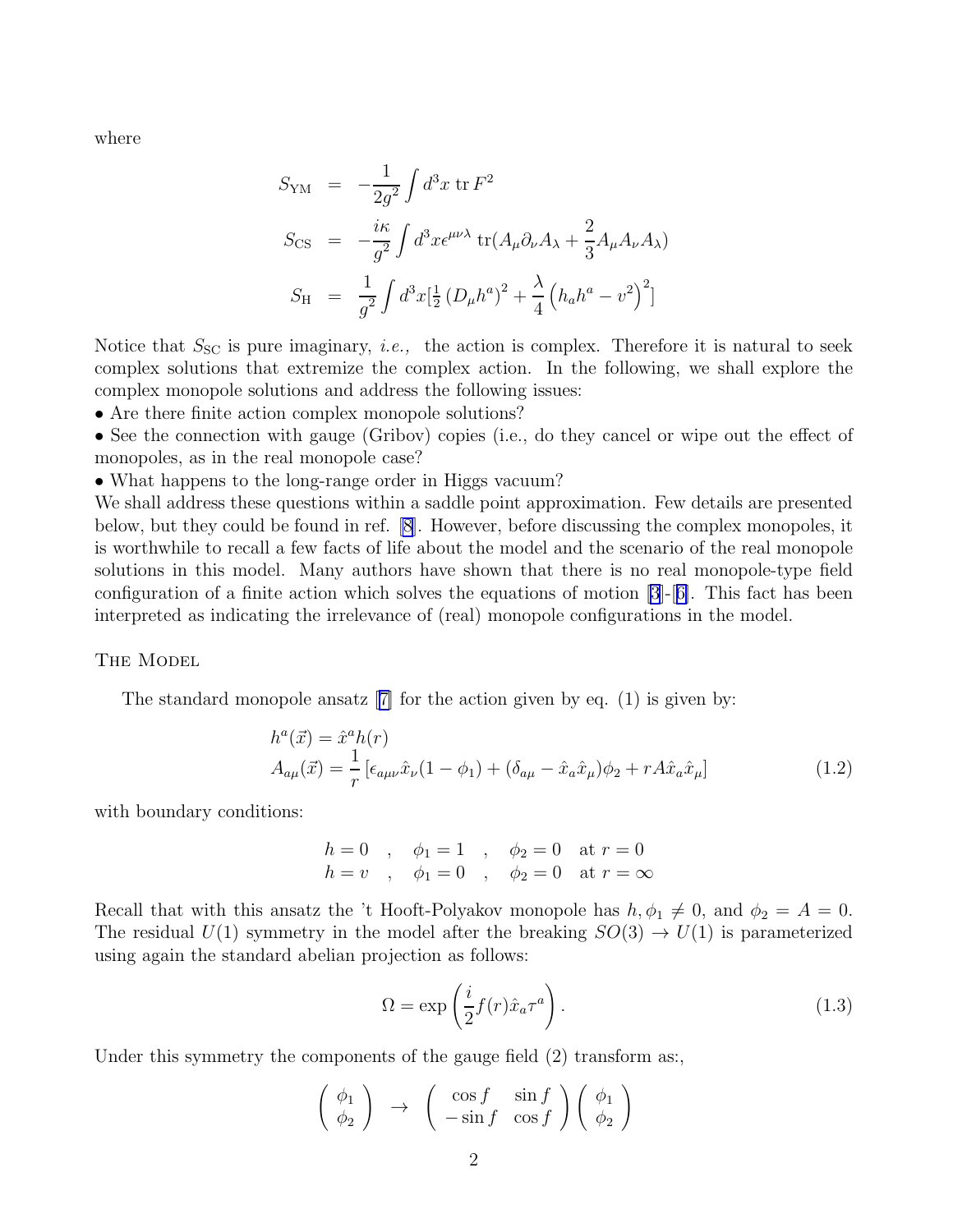$$
A \rightarrow A - f'.
$$

The equations of motion are invariant under this transformation but the action (1.1) is not. Under a more general gauge transformation  $A \to \Omega A \Omega^{-1} + g^{-1} \Omega d \Omega^{-1}$ ,

$$
\delta_g S_{CS} = \frac{i\kappa}{g^2} \int \text{tr } d(A \wedge d\Omega^{-1}\Omega) + \frac{i\kappa}{3g^2} \int \text{tr } d\Omega^{-1}\Omega \wedge d\Omega^{-1}\Omega \wedge d\Omega^{-1}\Omega \quad . \tag{1.4}
$$

If the theory is defined on  $S^3$ , the first term vanishes. The second term is the winding number of the mapping  $\Omega$ . This leads to the quantization condition  $4\pi \kappa / g^2 = n =$  an integer [\[2](#page-9-0)].

On  $R<sup>3</sup>$ , however, the first term does not vanish for monopole configurations. Under the transformation (1.3) the first and last terms on the r.h.s. of eq. (1.4) are  $(4\pi i \kappa/g^2) \sin f(\infty)$ and  $(4\pi i \kappa / g^2)(f(\infty) - \sin f(\infty))$ , respectively. Hence

$$
S_{CS} \to S_{CS} + \frac{4\pi i\kappa}{g^2} f(\infty) \quad . \tag{1.5}
$$

This raises a puzzle regarding the quantization of this theory. The usual Faddeew-Popov procedure

$$
\mathcal{Z} \sim \int [\mathcal{D}A_{\mu}][\mathcal{D}h] \Delta_{F}(A_{\mu}) \delta[\mathcal{F}(A_{\mu})] e^{-S[A_{\mu},h]}
$$

works fine if  $\delta_g S = 0$ , but not for a non-invariant action. For a more detailed discussion (but not a resolution!) of this puzzle, see ref.[[8\]](#page-9-0). Let us just remark that at this stage, to our knowledge, there is no consistent formulation of this model beyond semi-classical level.

#### (Real) Monopole Solutions

As mentioned earlier, the real monopole solutions of the GGCS model have been the subject of several previous studies, with the similar conclusion that the contribution of real monopoles in this model vanishes in the partition function. Pisarski[[3\]](#page-9-0) showed that real monopoles give rise to a linearly divergent action, which makes (real) monopoles irrelevant, and furthermore, the linearly divergent action leads to the interpretation that the monopole-antimonopole pairs are confined. In ref.[[5\]](#page-9-0), the authors reach a similar conclusion. There, in the gauge transformation of the full action, what we have referred to as  $f(\infty)$  in:  $S_{\text{CS}} \to S_{\text{CS}} + inf(\infty)$  is interpreted as the collective coordinate associated with the monopole solution, and is restricted to a  $2\pi$  interval. They argue that, therefore, integrating over this collective coordinate<sup>2</sup> wipes out the monopole contribution in the path integral:

$$
\mathcal{Z} \propto \int df(\infty) e^{inf(\infty)} = 0.
$$

We will re-examine these considerations for complex monopoles shortly. We do this by considering the complex monopole solutions for different gauge choices.

<sup>&</sup>lt;sup>2</sup>We shall instead interpret  $f(\infty)$  as the parameter associated with the gauge copies (or Gribov copies) which is also summed over in the partition function.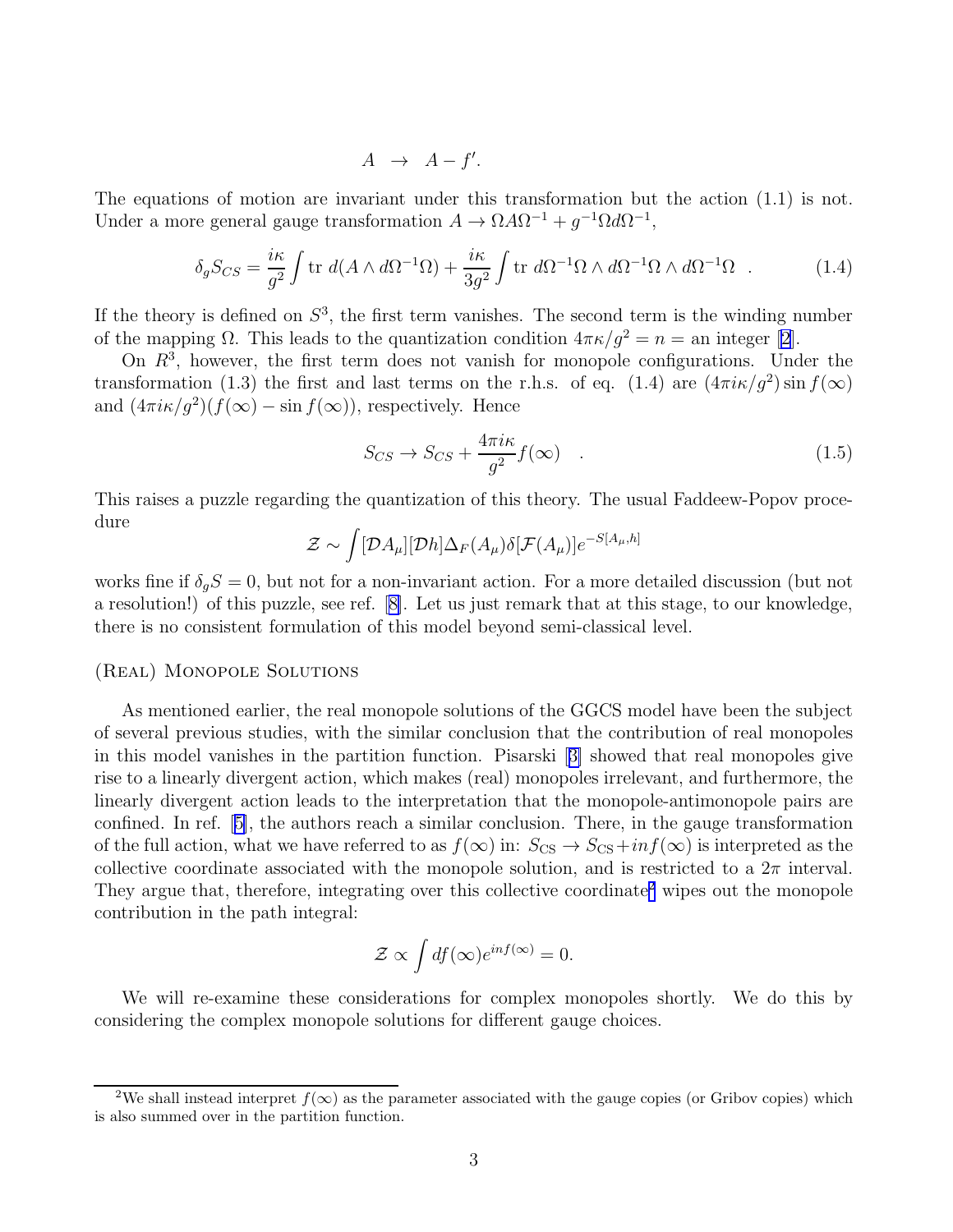### 2. 'Axial' gauge:  $\hat{x}_{\mu}A_{\mu}=0$

In this gauge, the component  $A = 0$  (see eq. (1.2)) and the remaining component fields satisfy the following equations of motion:

$$
\begin{cases}\n\left(\frac{d^2}{dr^2} - \frac{1}{r^r}(\phi_1^2 + \phi_2^2 - 1) - h^2\right)\begin{pmatrix} \phi_1 \\ \phi_2 \end{pmatrix} + i\kappa \frac{d}{dr} \begin{pmatrix} \phi_2 \\ -\phi_1 \end{pmatrix} = 0 \\
h'' + \frac{2}{r}h' - \lambda(h^2 - v^2) + \frac{2}{r}(\phi_1^2 + \phi_2^2)h = 0.\n\tag{2.1}
$$

In this gauge, complex solutions exist, which satisfy:

$$
\frac{\phi_2}{\phi_1} = i \tanh\left(\frac{\kappa r}{2}\right)
$$

where  $\kappa = \frac{ng^2}{4\pi}$  $\frac{dy}{4\pi}$  and boundary conditions:

$$
\begin{cases}\n\phi_1(0) = 1, & \phi_1(\infty) = 0 \\
\phi_2(0) = 0, & \phi_2(\infty) = 0\n\end{cases}
$$

Let us simply outline how the solutions in th axial gauge are obtained. First we choose the coordinates:

$$
\eta = (\phi_1 + i\phi_2)e^{-i\int^r A(r)dr}
$$
  

$$
\zeta = (\phi_1 - i\phi_2)e^{+i\int^r A(r)dr}
$$

in which the action is written as follows:

$$
S = \frac{4\pi}{g^2} \int_0^\infty dr [\zeta'\eta' + \frac{1}{2r^2} (1 - \eta\zeta)^2 - \frac{\kappa}{2} (\eta'\zeta - \eta\zeta') + \frac{r^2}{2} (h')^2 + h^2 \eta \zeta + \frac{\lambda r^2}{4} (h^2 - v^2)^2 + i\kappa A].
$$
 (2.2)

We then let  $A = 0$  (*i.e.*, fixing the axial gauge). Notice that the action in this gauge becomes real. The BC's and the equations of motion result in the relation:  $\zeta = \eta \exp \kappa r$ . In the limit of no CS term  $(\kappa = 0 \Rightarrow \zeta = \eta)$  the equations of motion reduce to:

$$
\begin{cases} \zeta'' + \frac{\zeta}{r^2} (1 - \zeta^2) - h^2 \zeta = 0\\ (r^2 h')' - (2\zeta^2 - \mu^2 r^2 + \lambda r^2 h^2) h = 0 \end{cases}
$$

In the limit  $\lambda = 0$ , the exact solutions for these equations are the well known BPS solutions:

$$
\begin{cases}\nh(r) = v \coth(vr) - \frac{1}{r} \\
\zeta(r) = \frac{vr}{\sinh(vr)}\n\end{cases}
$$
\n(2.3)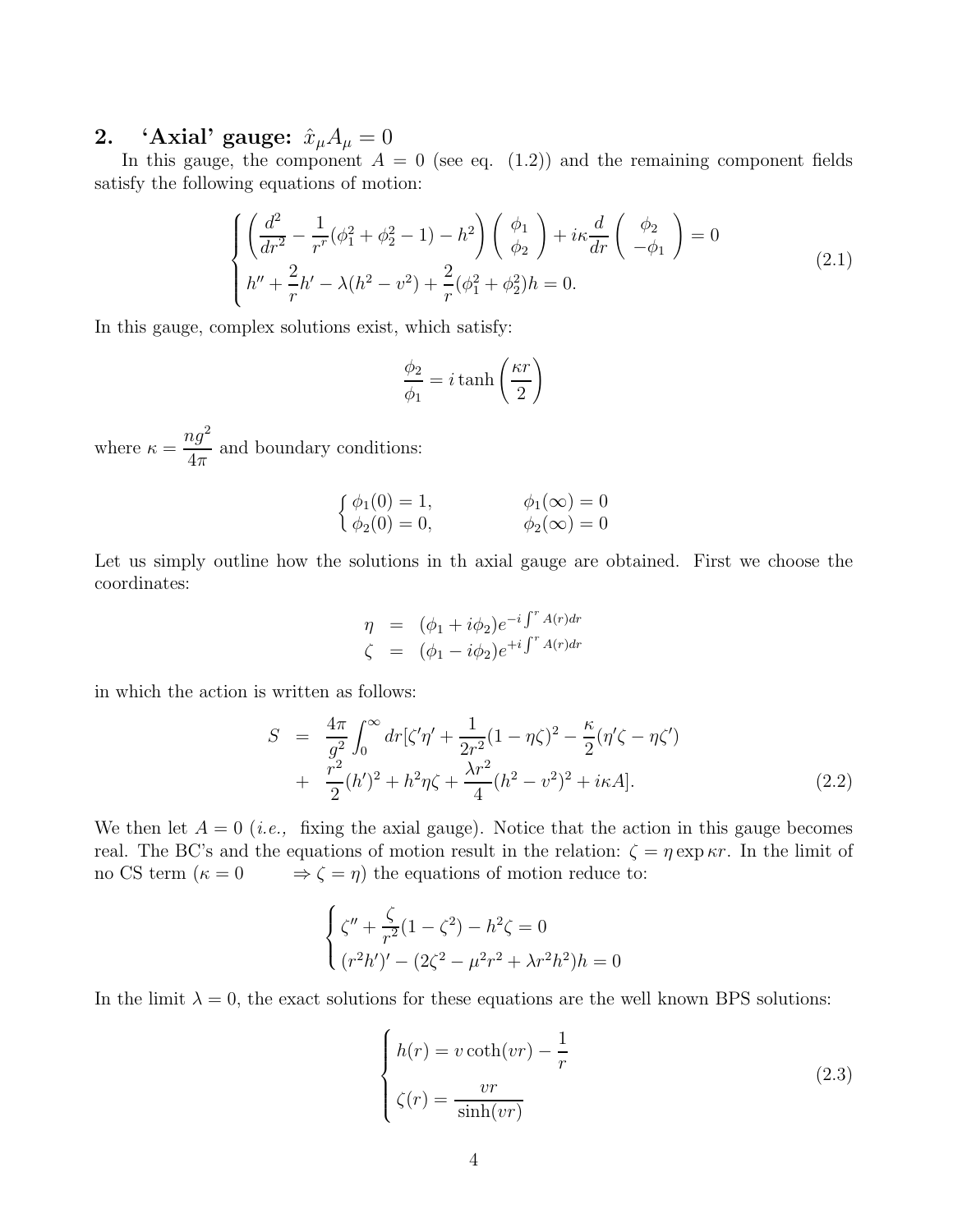We use these solutions, and numerically generate the solutions for  $\lambda \neq 0$  and  $\kappa \neq 0$ . These solutions are shown in Fig. 1, These complex solutions have the following features which are characteristic of monopoles: They minimize the real action (in axial gauge), they have mass  $\propto 1/g^2$  and the  $U(1)$  field strength:  $F_{\mu\nu} = -\frac{1}{\pi^2}$  $\frac{1}{r^2}\hat{x}_a\epsilon_{a\mu\nu}$ . Notice also that in this gauge there are no Gribov copies.



Figure 1: Axial gauge:  $\frac{\kappa}{2v} = 0.25$  and  $\lambda = 0.5$ .

## 3. Radiation gauge  $(D_\mu A_\mu^a = 0)$

In terms of the ansatz (eq.  $(1.2)$ ), but again with  $\phi_1$ ,  $\phi_2$ , and A complex, the gauge condition gives rise to a relations between  $\phi_2$  and A, namely:

$$
A' + \frac{2}{r}A - \frac{2}{r^2}\phi_2 = 0 \text{ or } A(r) = \frac{2}{r^2} \int_0^r dr \phi_2(r)
$$
 (3.1)

plus the equations of motion for  $\phi_1$ ,  $\phi_2$ , and h, (resp.) in this gauge:

$$
(\phi_1' + A\phi_2)' + A(\phi_2' - A\phi_1) + \frac{1}{r^2}(1 - \phi_1^2 - \phi_2^2)\phi_1 + i\kappa(\phi_2' - A\phi_1) - h^2\phi_1 = 0,\tag{3.2}
$$

$$
(\phi_2' - A\phi_1)' - A(\phi_1' + A\phi_2) + \frac{1}{r^2}(1 - \phi_1^2 - \phi_2^2)\phi_2 - i\kappa(\phi_1' + A\phi_2) - h^2\phi_2
$$
  
= 
$$
2\int_r^\infty du \frac{1}{u^2} [\phi_2\phi_1' - \phi_1\phi_2' + A(\phi_1^2 + \phi_2^2) + \frac{i\kappa}{2}(\phi_1^2 + \phi_2^2 - 1)],
$$
 (3.3)

$$
(r2h')' - \lambda r2(h2 + v2)h - 2(\phi12 + \phi22)h = 0.
$$
 (3.4)

Exact numerical solutions of these equations for  $\phi_1$  and  $\phi_2$  is rather difficult, and will be determined in the future, but our preliminary numerical analysis indicates that the solutions exist. For the purposes of studying the question of gauge copies which we turn to next, we use lump-like ansatz for these solutions that are consistent with the asymptotic equations.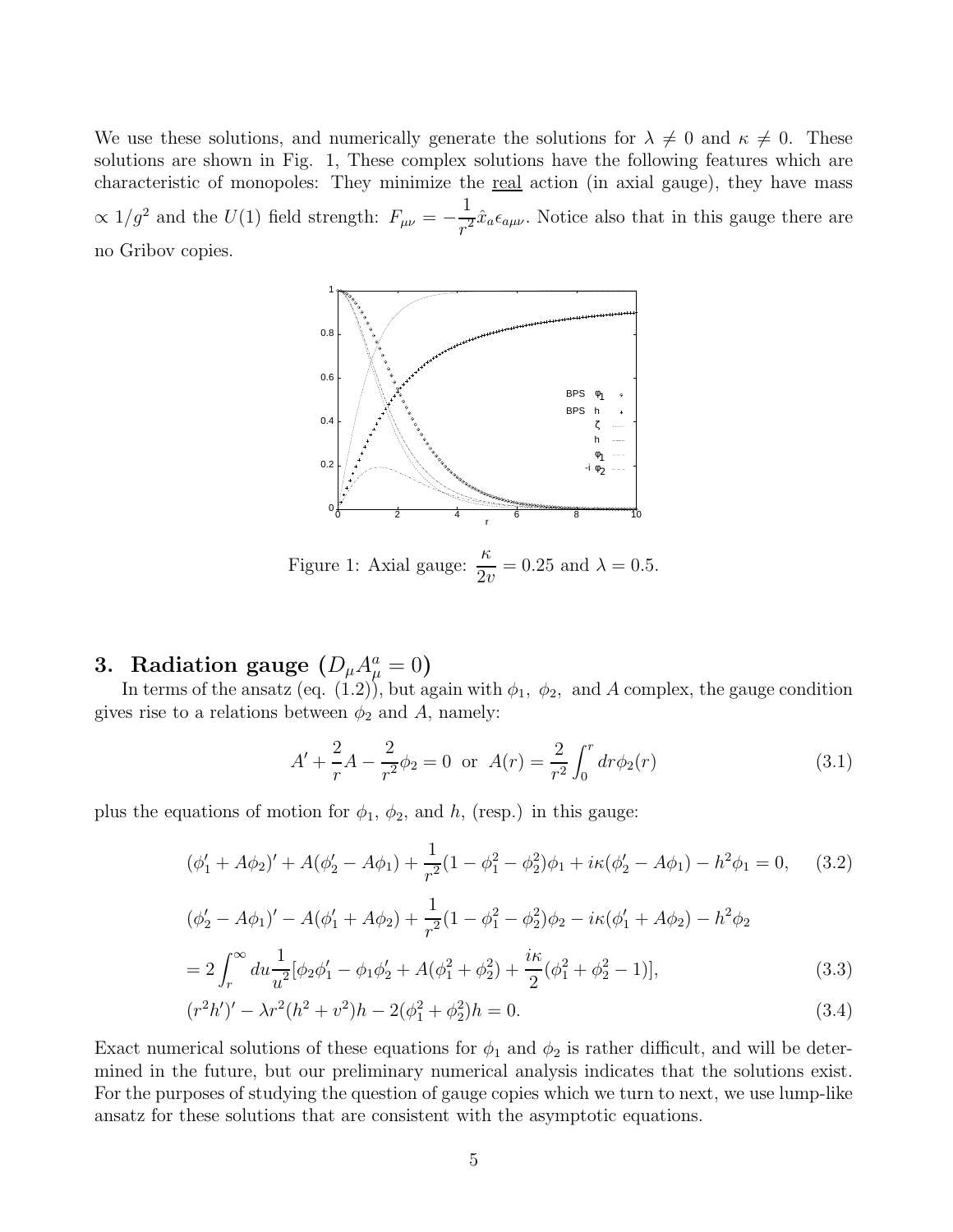Recall the residual  $U(1)$  with:  $\Omega = \exp(\frac{i}{2}f(r)\hat{x}_a\tau^a)$ . In this gauge however, there is a nontrivial condition on  $f(r)$  [\[9](#page-9-0)]:

$$
f'' + \frac{2}{r}f' - \frac{2}{r^2}(\phi_1 \sin f + \phi_2(1 - \cos f)) = 0.
$$
 (3.5)

Also recall the non-invariance of the CS term:

$$
S_{CS} \longrightarrow S_{CS} + inf(\infty).
$$

We now ask the following question: in real monopole case, summing over the gauge copies (or alternatively integrating over the collective coordinate of the monopole [\[5](#page-9-0)]) leads to cancellation. Is this true for the complex monopoles as well? In other words,

$$
\sum_{\text{Gribov copies}} e^{inf(\infty)} \stackrel{??}{=} 0.
$$

### Gribov Copies

We now examine the question of Gribov copies by looking at the solutions  $f(\infty)$  of the Gribov equation (3.5) with the appropriate initial conditions at  $r = 0$ . First we consider the trivial case of vacuum solutions  $(A_{\mu}^a = 0)$  i.e.,  $\phi_1 = 1, \phi_2 = 0$ :

$$
f'' + \frac{2}{r}f' - \frac{2}{r^2}\sin f = 0.
$$

This implies the following solutions:

$$
f(0) = 0 \Longrightarrow \begin{cases} (i) \ f(\infty) = 0 & \leftrightarrow \ A_\mu^a = 0\\ (ii), (iii) \ f(\infty) = \pm \pi & \leftrightarrow \text{Gribov Copies} \end{cases}
$$

One of the Gribov copies  $(+\pi)$  is shown in Fig. 2. For various (positive)  $f'(0)$ , the value of  $f(\infty)$  approached is unique – no surprise in the case of the vacuum solution.

It is interesting to consider the 't Hooft-Polyakov monopole  $\phi_2 = 0$  but  $\phi_1 \neq 0$  ( $\phi_1(0) = 1$  and  $\phi_1 \to 0$  as  $r \to \infty$ ).<sup>3</sup> In terms of the Gribov equation, this case corresponds to a particle moving in a time-dependent potential. As the potential becomes exponentially small for large  $t$ , there can be a continuous family of solutions parameterized by the value of  $f(\infty)$ . The asymptotic value  $|f(\infty)|$  depends of the initial slope  $f'(0)$ . In the BPS limit it ranges from 0 to 3.98 (see Fig. 3). For  $|f'(0)| \ll 1$ ,  $|f(r)|$  remains small. For  $|f(r)| \gg 1$ ,  $f(r)$  approaches an asymptotic value before  $\phi_1$  and  $\phi_2$  make sizable changes, *i.e.*,  $f(r)$  behaves as in the vacuum case. The maximum value for  $|f(\infty)|$  is attained for  $f'(0) = \pm 2.62$ .

We see that even for the BPS solutions, The values of  $f(\infty)$  are <u>not</u> restricted to  $[-\pi, \pi]$ , nor are they completely arbitrary. The plot in Fig. 4 shows the range of  $f(x)$  as a function of  $f'(0)$ with the latter varying over five orders of magnitude. What we find is that  $0 \le f(\infty) < 3.98$ , and so integration over all possible values of  $f(\infty)$  is not expected to cancel (cf. ref. [\[5](#page-9-0)]).

<sup>&</sup>lt;sup>3</sup> Although this is clearly not a solution to the theory including the CS term, this exercise illustrates the possibility that summing of the Gribov copies may not lead to the cancellation of the monopole-type contribution.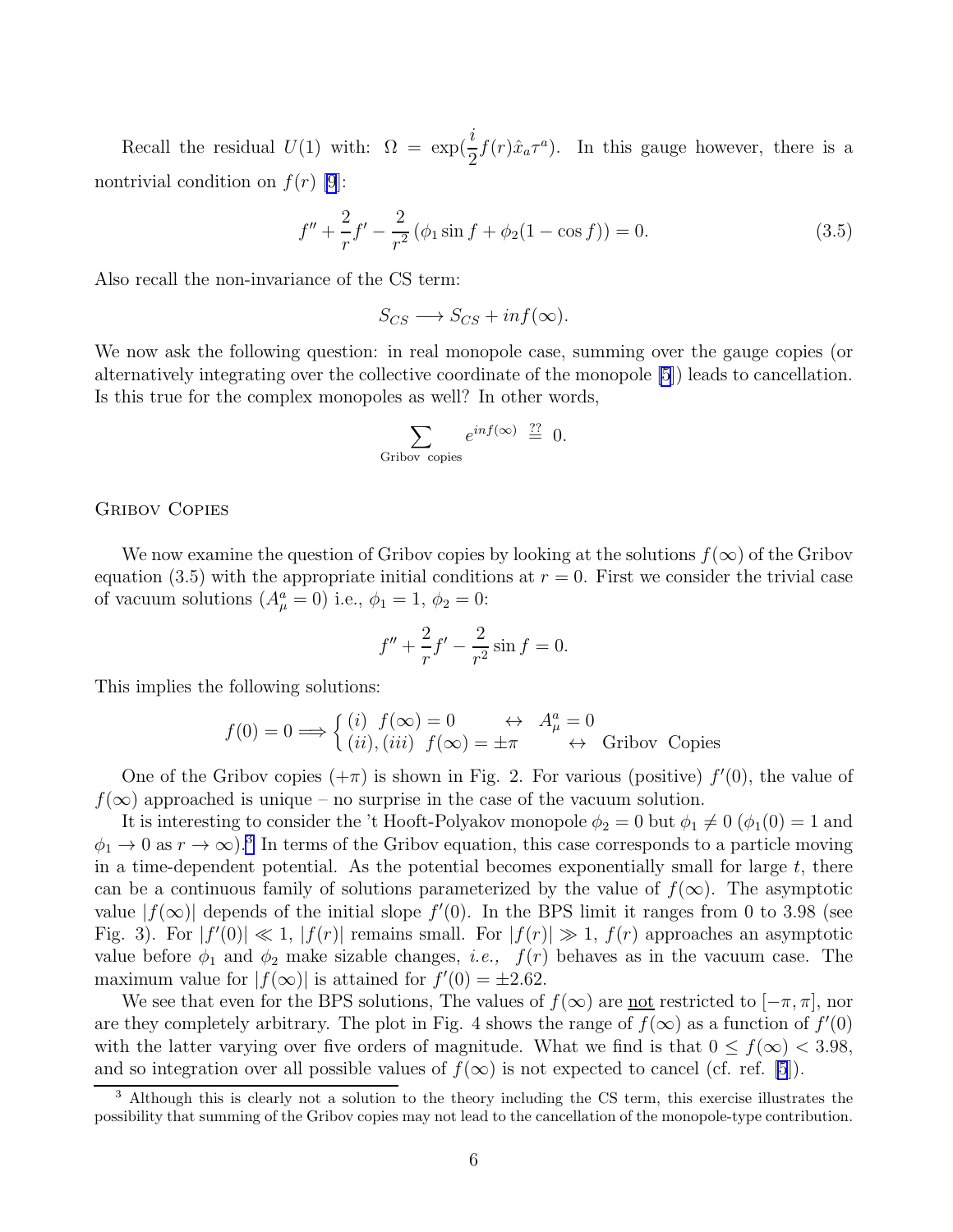

Figure 2:  $f(r)$  for vacuum configuration. There are similar curves (not shown) approaching  $-\pi$ for negative initial values of  $f'(0)$ .



Figure 3:  $f(r)$  for BPS monopole configuration. Solid lines correspond to monopoles (generally  $\not\leq \pi$ ), other lines are the vacuum solutions (all converging to  $\pi$  for positive initial slopes, a).

Now let us consider the full theory with the Chern-Simons term. For complex  $\phi_1$  and  $\phi_2$ , solutions of eq. (3.5) are necessarily complex. The lump-like ansatz that are used are such that  $\phi_1$  is real and  $\phi_2$  is pure imaginary. Therefore A is also pure imaginary (see eq. (3.1)) We explore "complex" Gribov copies of the solution. There is no "real" Gribov copy. With  $f = f_R + i f_I$  eq. (3.5) becomes

$$
f_R'' + \frac{2}{r} f_R' - \frac{2}{r^2} \Big\{ \phi_1 \sin f_R \cosh f_I - \bar{\phi}_2 \sin f_R \sinh f_I \Big\} = 0
$$
  

$$
f_I'' + \frac{2}{r} f_I' - \frac{2}{r^2} \Big\{ \phi_1 \cos f_R \sinh f_I + \bar{\phi}_2 (1 - \cos f_R \cosh f_I) \Big\} = 0 .
$$
 (3.6)

Boundary conditions are  $f_R(0) = f_I(0) = 0$  and  $f_R(\infty)$ ,  $f_I(\infty) =$  finite. Although the meaning of these solutions is not clear for  $f_I(r) \neq 0$ , we point out that solutions satisfying  $f_I(\infty) = 0$  might have special role in the path integral. In view of  $(1.4)$ , such copies carry the additional oscillatory factor  $(4\pi i \kappa / g^2) f_R(\infty)$  in the path integral. Examination of Eq. (3.6) with representative  $\phi_1$ and  $\bar{\phi}_2$  shows that such a solution is uniquely found with given  $f'_R(0)$ .  $f_R(\infty)$  is determined as a function of  $f'_R(0)$ . The range of  $f_R(\infty)$  is not restricted to  $[-\pi, \pi]$  etc. We expect no cancellation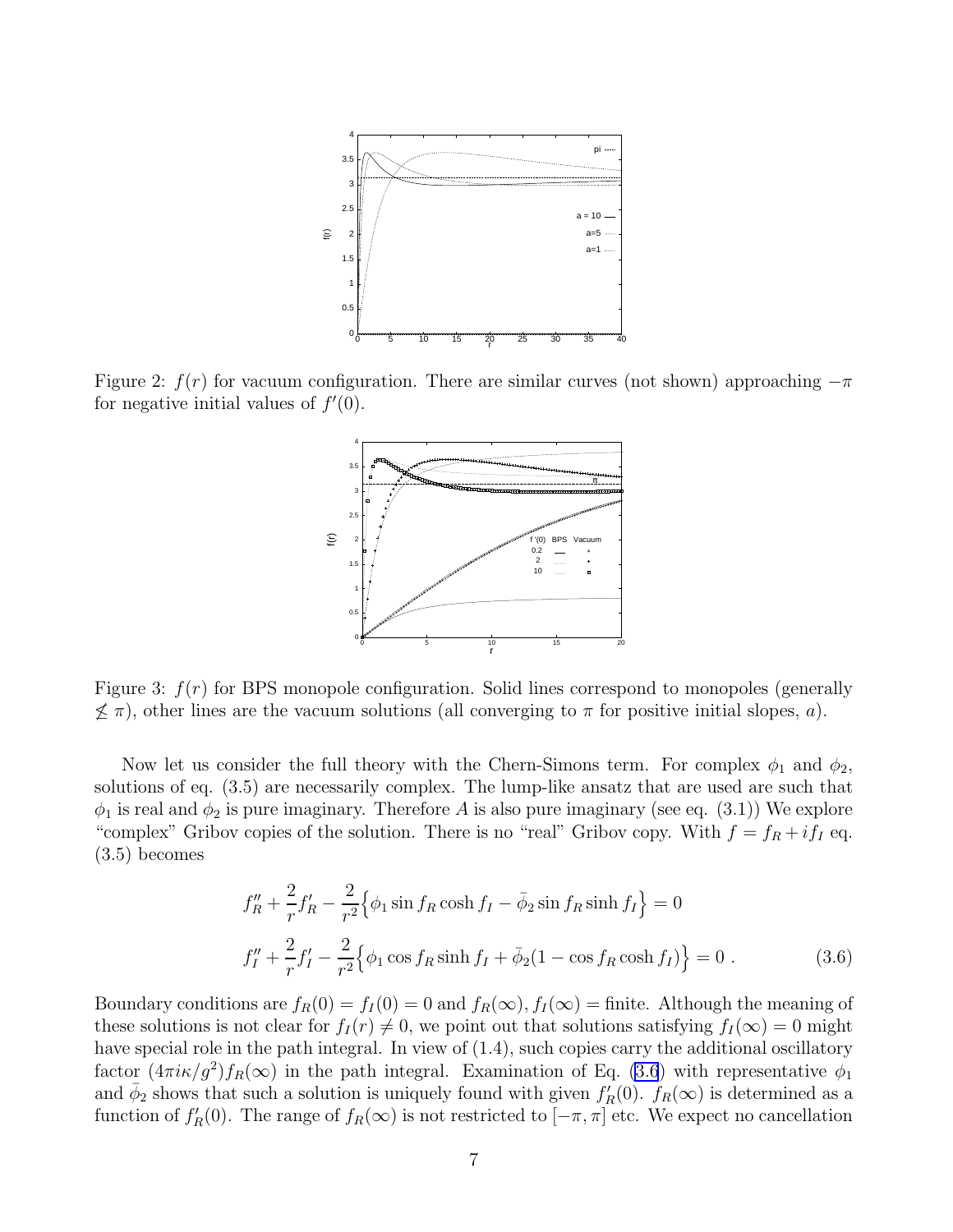

Figure 4:  $f(\infty)$  for BPS monopole vs. initial slope  $(f'(0))$ .

in the path integral from these copies. Therefore the monopole contribution to the path integral does not appear to be destroyed.



Figure 5: Complex  $f(r)$  - YM-Chern-Simons.

### 4. Conclusions and Discussion

We have seen that in the GGCS theory, complex monopoles exist, and that they have a non-vanishing contribution to the path integral. As we have shown, the cleanest way to see this is in the radial gauge. The action is minimized by complex solutions, and is real and finite. Furthermore, the solutions have the usual characteristics of monopoles. They have  $U(1)$  field strength given by  $F_{\mu\nu} = -\epsilon_{\mu\nu}\hat{x}^a/r^2$  and mass  $\sim 1/g^2$ . As a consequence, the long range order in the Higgs vacuum is destroyed. However, we must recognize that we are far from understanding this theory at quantum level, or beyond semi-classical approximation. The understanding of the quantum theory is obscured by the gauge non-invariance of the CS term. There are other murky areas in this model some of which are related to the puzzles about the gauge invariance and quantization.

We started with a theory with compact  $U(1)$  symmetry, where by definition the gauge transformation parameter (which we called  $f$ ) is originally a real valued function. However,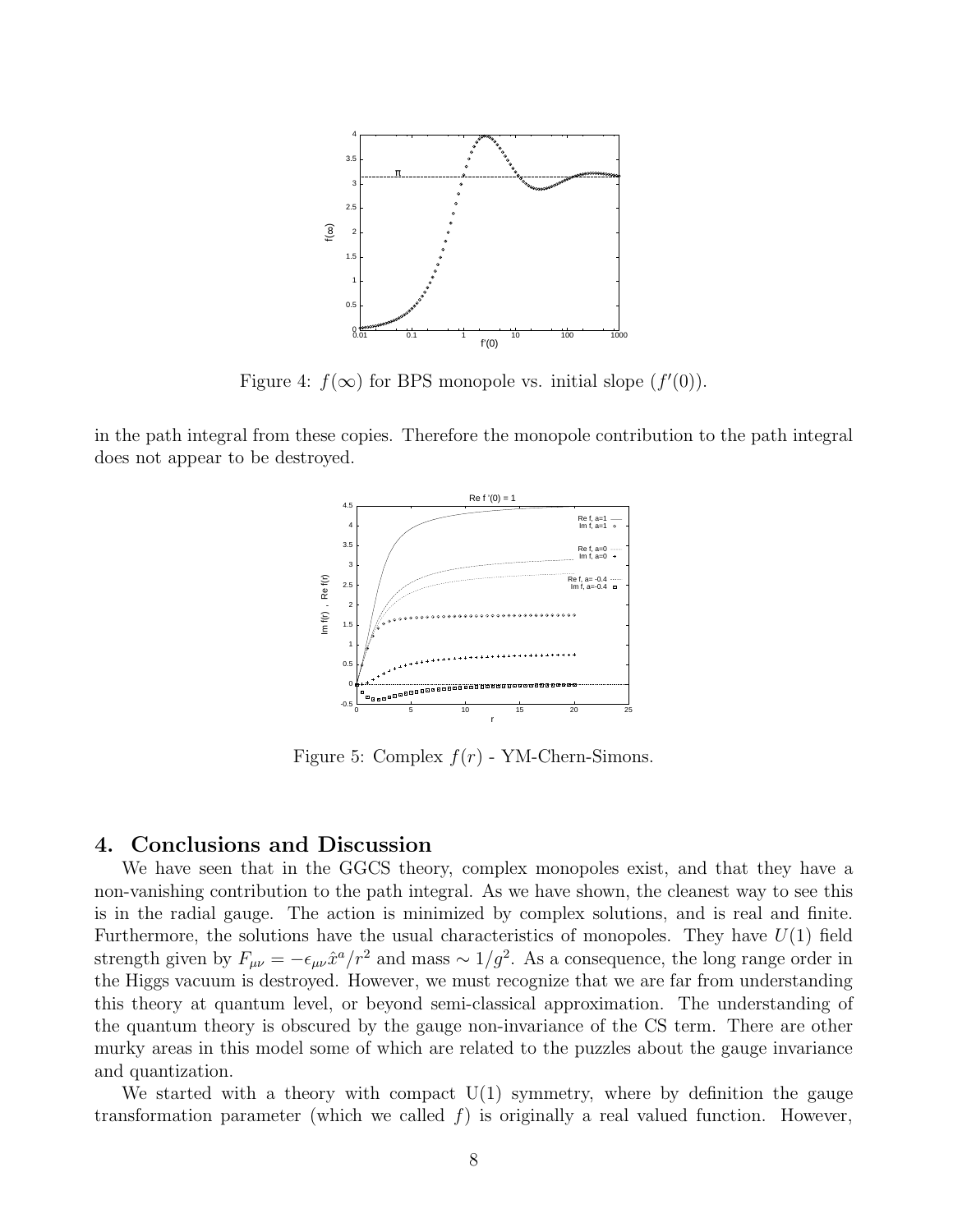in discussing the Gribov copy problem in the radiation gauge, we have looked for complex field configurations which are related to each other by complex f.

Curiously enough, the gauge invariant part of the action (*i.e.*, everything other than the CS term) is still invariant under the transformation with complex  $f$ . There are many saddle points in the complex field configuration space which are related by these complex  $f$ 's. Nevertheless, the physical interpretation of f being complex is not obvious at all.

If we had restricted the gauge parameter  $f$  in this theory to be real and had not allowed complex  $f$ , then the absence of real solutions to the Gribov equation in the radiation gauge would have led to no Gribov copies. We have adopted the view that complex solutions to Gribov's equation correspond to generalized Gribov copies of complex saddle points. We understand that this is a question not completely settled, and warrants further investigation. Meanwhile we conclude that within our semi-classical approximation, it appears that summation over the Gribov copies (or integrating over the collective coordinates) of the complex monopole solutions does not lead to the cancellation of the monopole contribution. What if quantum corrections to the Jacobian of the Gribov copies somehow cancel the effect after all? This is one of the questions which we could not answer in this model unless we learn how to go beyond the semi-classical approximation. We remark that one could raise the same objection for the real monopole case where it has been argued in the literature that the integral cancels. Recall that the issues of the non-invariance of the CS term, and the problems associated with the quantization are irrespective of whether the monopole is real or complex.

Let us remark that complex gauge field configurations have been studied before in the literature. In particular Wu and Yang [\[10\]](#page-9-0) have given a prescription of how complex gauge fields in  $SU(2)$  theory can be converted to real gauge fields for the group  $SL(2, C)$ . Witten [\[11\]](#page-9-0) shows that Chern-Simons theory with the group  $SL(2, C)$  is equivalent to the 2+1 dimensional Einstein-Hilbert gravity. Inclusion of matter in this theory has not yet been resolved. Nevertheless, it would be interesting to see the role of the complex monopoles in connection with such theories. Making contact between 3 dimensional gravity and the present work is the subject of a separate study [\[12\]](#page-9-0).

Another interesting future direction is the connection with Josephson junction. The threedimensional compact QED is related to the Josephson junction system by an electro-magnetic dualtransformation [[13](#page-9-0)]. The  $U(1)$  field strengths  $(E_1, E_2, B)$  in the Georgi-Glashow model correspond to  $(B_1, B_2, E_3)$  in the Josephson junction. Electric charges in the Georgi-Glashow model are magnetic charges inserted in the barrier in the Josephson junction. At the moment we haven't understood what kind of an additional interaction in the Josephson junction system corresponds to the Chern-Simons term in the Georgi-Glashow model. It could be a  $\theta F_{\mu\nu}\tilde{F}^{\mu\nu}$  term in the superconductors on both sides. Normally a  $\theta F_{\mu\nu}\tilde{F}^{\mu\nu}$  term is irrelevant in QED. However, if the values of  $\theta$  on the left and right sides are different, this term may result in a physical consequence, which may mimic the effect of the Chern-Simons term in the Georgi-Glashow model.

If monopoles are irrelevant in the presence of the Chern-Simons term, it would imply that suppercurrents cease to flow across the barrier in the corresponding Josephson junction. Although we have not found the precise analogue in the Josephson system yet, and therefore we cannot say anything definite by analogy, we feel that it is very puzzling if suppercurrents suddenly stop to flow. Monopoles should remain important even in the presence of the Chern-Simons term. It